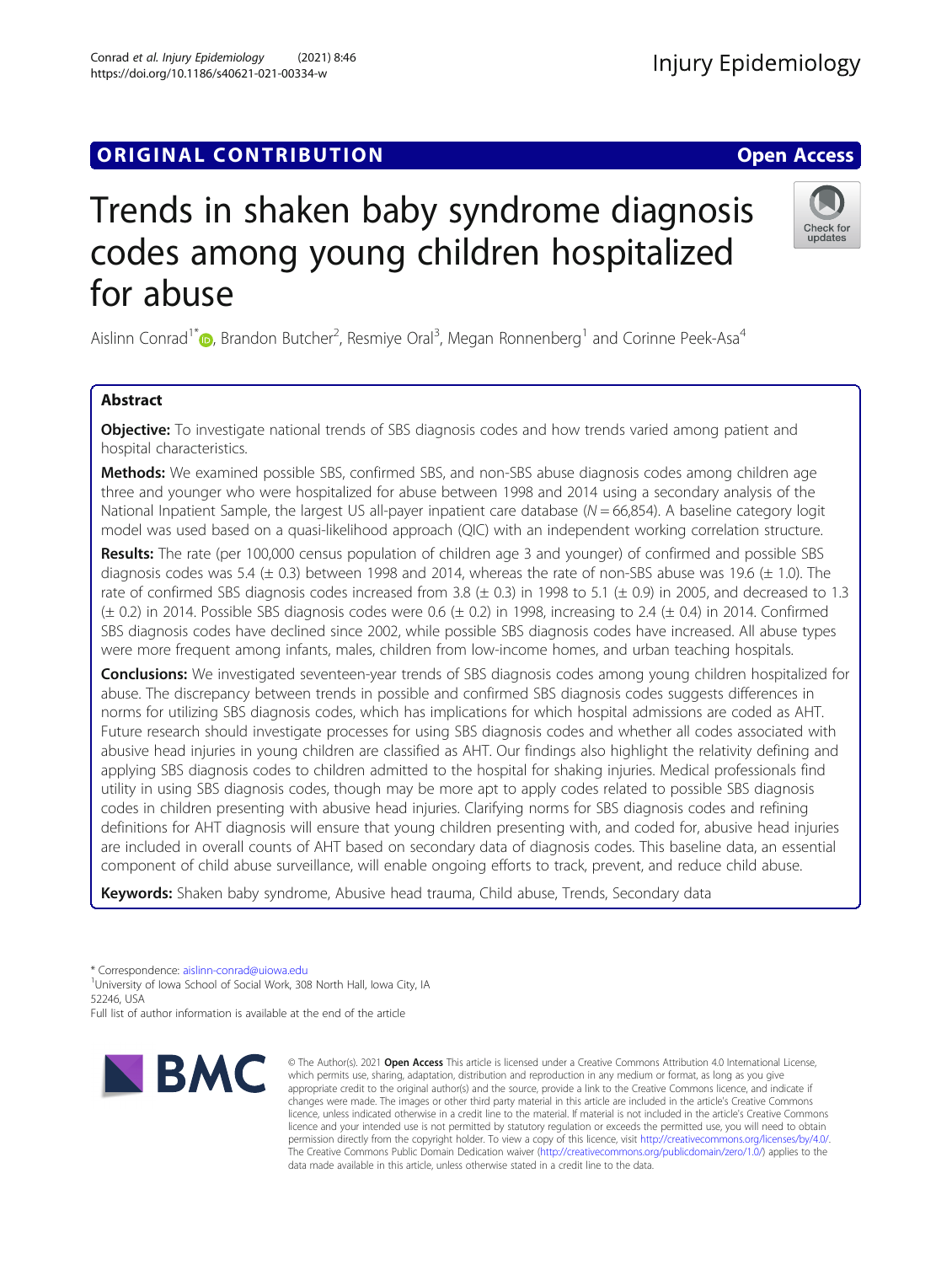#### Introduction

Every year, approximately 33 per 100,000 infants are diagnosed with abusive head trauma in US hospitals (Shanahan et al. [2013](#page-10-0)), leading to mild to moderate behavioral and cognitive problems among abuse survivors, and lifelong disability or death in severe instances (Duhaime and Christian [2019\)](#page-10-0). Pediatric abusive head trauma (AHT) includes injuries to children's skulls or intracranial contents that occur when perpetrators violently shake young children, with or without intentional impact (Lopes et al. [2013\)](#page-10-0). The incidence of AHT is likely underestimated due to our ability to surveil AHT and the secrecy, stigma, and shame associated with child abuse (Fallon et al. [2010](#page-10-0); Sedlak et al. [2010](#page-10-0)). Mild cases of AHT may go unrecognized while moderate to severe cases require hospitalization where surveillance occurs, often using 15 diagnosis codes recommended by the Centers for Disease Control (CDC) (Center for Disease Control and Prevention [2012](#page-10-0)). Though the annual incidence of AHT likely exceeds the use of AHT diagnosis codes within hospitals, inpatient data are ideal for public health surveillance; hospital datasets provide consistent and reliable sampling frames (i.e., all children hospitalized for AHT), and uniform measures of AHT (i.e., diagnosis codes from International Classification of Disease, Clinical Modification [ICD-CM]) (Wirtz and Trent [2008](#page-10-0)).

AHT is the official term for intentional abusive head injuries in children, yet researchers and medical professionals formerly ascribed these injuries to shaken baby syndrome (SBS). Whereas SBS indicates one specific mechanism of injury, i.e., shaking, AHT includes a broader range of injury mechanisms, leading the American Academy of Pediatrics (AAP) and CDC's decision to adopt AHT terminology instead of SBS (Center for Disease Control and Prevention [2012;](#page-10-0) Christian and Block [2010](#page-10-0)). Although there is no consensus among researchers that shaking alone causes AHT-like injuries, about 35% of AHT hospitalizations include a diagnosis code for SBS (Parks et al. [2012\)](#page-10-0). The continued reliance on SBS codes suggests that medical professionals find utility in the diagnosis, yet little is known about the use of SBS diagnosis codes per year or over time.

These knowledge gaps are problematic for two reasons. First, researchers do not know whether trends in SBS diagnosis codes correspond with the stable trends in AHT diagnosis codes observed 2003–2008 among children (< 5 years old) (Hymel et al. [1998](#page-10-0)) and 2000–2009 among infants (< 1 year old) (Shanahan et al. [2013\)](#page-10-0). Evidence that SBS diagnosis codes are declining over time would suggest that SBS diagnosis codes are decreasing as well, which offers AAP and CDC confidence about the effectiveness and accuracy of their messaging about AHT. Second, researchers do not know the extent to which SBS diagnosis codes are used every year, nor the hospital and patient characteristics associated with this diagnosis code. Such evidence would highlight inconsistencies between current and desired use of diagnosis codes for SBS and help policymakers align current coding practices with guidelines for coding SBS. In response, we examined trends in SBS diagnosis codes (ICD-9 code 995.55) between 1998 and 2014.

Another issue related to SBS diagnosis codes pertains to accuracy. Medical professionals who diagnose SBS rely largely on a unique pattern of injuries they attribute to shaking, including subdural hematoma, retinal hemorrhages and encephalopathy, otherwise known as the socalled "triad" (Squier [2008](#page-10-0), [2011](#page-10-0)). However, researchers do not know whether the SBS diagnostic code (995.55) captures all abusive head injuries related to the "triad." In absence of this information, some pediatric abusive head injuries may remain unclassified as either SBS or AHT. The CDC definitions for both probable and definite AHT, for example, exclude retinal hemorrhages and convulsions without a seizure disorder, two symptoms typically associated with SBS (Hymel et al. [1998\)](#page-10-0). This is problematic considering that up to 40% of AHT hospitalizations with an SBS diagnosis would be considered non-AHT abuse without the SBS diagnostic code (Hymel et al. [1998\)](#page-10-0). In response, we used diagnostic codes from ICD-9 to develop measures of possible and confirmed SBS. For possible SBS, we included ICD-9 codes for retinal hemorrhages and convulsions without a seizure disorder, whereas our measure of confirmed SBS included only the ICD-9 code for shaken baby syndrome (995.55) among young children hospitalized for child abuse.

In all, few, if any, researchers have examined the prevalence of SBS diagnosis codes or how the use of codes are trending over time. In the absence of this data, researchers will not know the extent to which SBS is diagnosed, or the patient and hospital characteristics associated with SBS diagnosis. Therefore, the purpose of our study was to investigate trends in SBS diagnosis codes among a nationally representative sample of children age three and younger who were hospitalized for abuse. Using 1998–2014 data from the National Inpatient Sample (NIS) (Agency for Healthcare Research and Quality (AHRC) [2012\)](#page-10-0), we described the demographic characteristics of children hospitalized with possible and confirmed SBS diagnosis codes, calculated the annual rate of non-SBS abuse and possible and confirmed SBS diagnosis codes, and investigated how trends varied among patient and hospital characteristics.

Through our findings on trends in SBS diagnosis, we can determine whether the use of the SBS code (995.55) has declined since the AAP's recommendation in 2009, and whether the SBS code accounts for all possible SBS diagnosis codes, which are not currently captured within the 15 AHT diagnosis codes.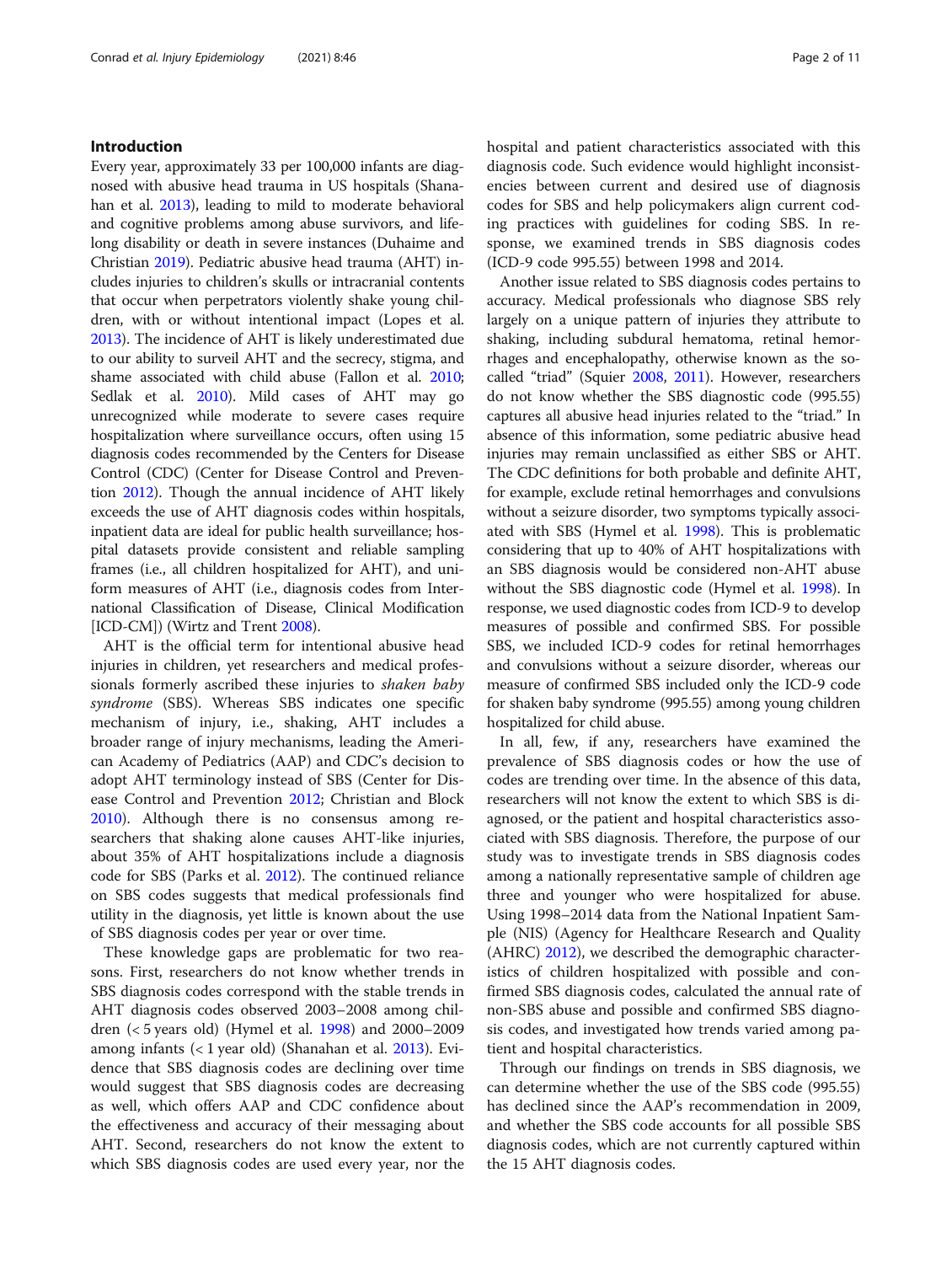#### Method

#### Sample

Data from 1998 to 2014 from the National Inpatient Sample (NIS) (Lau et al. [2005](#page-10-0)) were used for this retrospective study. The NIS is the largest all-payer, inpatient care database in the US and is maintained by the Healthcare Utilization project. We identified our sample of children 3 years of age or younger who were hospitalized for abuse using the ICD-9 diagnosis and external cause of injury codes in the Additional file [1.](#page-9-0) These codes describe the type of injury and perpetrator. We examined SBS diagnosis codes among young children hospitalized for any form of abuse for two reasons. First, though associations between physical abuse (e.g. SBS) and non-physical forms of abuse may seem surprising, physical and non-physical abuse co-occurs among 30 to 90% of abused children (Claussen and Crittenden [1991](#page-10-0); Kim et al. [2017a;](#page-10-0) McGee et al. [1995](#page-10-0); Lau et al. [2005;](#page-10-0) Boxer and Terranova [2008](#page-10-0)). Second, healthcare providers may misdiagnose or fail to diagnose earlier instances of child physical abuse preceding severe incidences of abuse (Christian [2015;](#page-10-0) King et al. [2006\)](#page-10-0). These findings suggest that young children with SBS diagnosis codes may also present to the hospital with a non-physical form of abuse.

Although data from 2015 and 2016 are available, we did not use these data due to the switch from ICD-9- CM to ICD-10-CM diagnosis standards in 2015. This change led to substantive shifts in abuse coding, meaning that changes in abuse frequency could not be discerned from changes in the coding standard. All analyses incorporated sampling weights to provide nationally representative estimates.

#### Measures

Our analysis included four measures of child abuse within our sample: Non-SBS abuse, confirmed SBS, possible SBS, and total SBS. We defined these three categories as follows:

- Confirmed SBS Abuse Diagnosis: The presence of diagnosis code 995.55.
- *Possible SBS Abuse:* The absence of diagnosis code 995.55 and the presence of physical abuse (995.54), Type 1 internal traumatic brain injury (TBI; 800,801,803,804(.1–.4,.6–.9,.03–.05,.53–.55), 850(.2–.4), 851–854, 950(.1–.3)), retinal hemorrhage (362.81), and convulsions not associated with a seizure disorder (780.39) (see Additional file [1](#page-9-0) for explanation of codes).
- *Non-SBS Abuse*: Remaining cases that did not meet the criteria of Confirmed or Possible SBS.
- Total SBS Abuse: The sum of confirmed and possible incidences of SBS.

Per the Barell injury matrix (Bergen et al. [2008](#page-10-0)), Type 1 TBI diagnosis codes include primary intracranial injury, moderate to prolonged loss of consciousness, shaken infant syndrome, or injuries to the optic nerve pathways. We included retinal hemorrhage and convulsions not related to a seizure disorder because they indicate acceleration/deceleration of the head (McGee et al. [1995](#page-10-0)), yet are not included in the CDC's recommended codes for AHT (Center for Disease Control and Prevention [2012](#page-10-0)). While traumatic brain injury from impact is not precluded, this combination of codes indicates that children were subjected to high-force acceleration injury, characteristic of SBS.

#### Analytic strategy

We calculated the annual prevalence of SBS hospital diagnosis codes from 1998 through 2014 for confirmed SBS, possible SBS, total SBS, and non-SBS abuse. Our primary objective was to estimate trends in the probability of confirmed and possible SBS diagnosis codes among the population of children age 3 and younger who were hospitalized for abuse. A Chi-square test was used to test for independence of possible and confirmed SBS diagnosis codes from patient and hospital characteristics. Differences between total SBS and all other abuse diagnosis codes (non-SBS abuse) were also estimated for the purpose of comparing possible and confirmed SBS diagnosis codes to non-SBS diagnosis codes (Table [1\)](#page-3-0).

Trends were estimated overall and within categories of age and hospital size. Hospital size is categorized as large, medium, and small, although the NIS does not provide detailed information on how these categories are constructed. A baseline category logit model (Agresti [2013](#page-10-0)) was used based on a quasi-likelihood approach (QIC) with an independent working correlation structure in which non-SBS abuse is the reference category. The primary sampling unit in the NIS is the hospital; there are repeated observations within each hospital and across time. To account for the misspecification of the correlation structure, robust standard errors were used (i.e., "sandwich" estimators). Since there is a lack of research on SBS time trends, QIC was used to determine the form of the time trend for possible, confirmed, and non-SBS abuse: linear, quadratic, cubic, or treating time as categorical. A reduction in QIC of two-units was chosen a priori to indicate model preference. All statistical analyses were performed using SAS version 9.4.

#### Results

#### Sample characteristics

From 1998 to 2014, there were an estimated 66,854 total hospital admissions for child abuse among children 3 years of age and younger, with 52,562 hospital admissions for non-SBS abuse and 14,292 for SBS abuse, of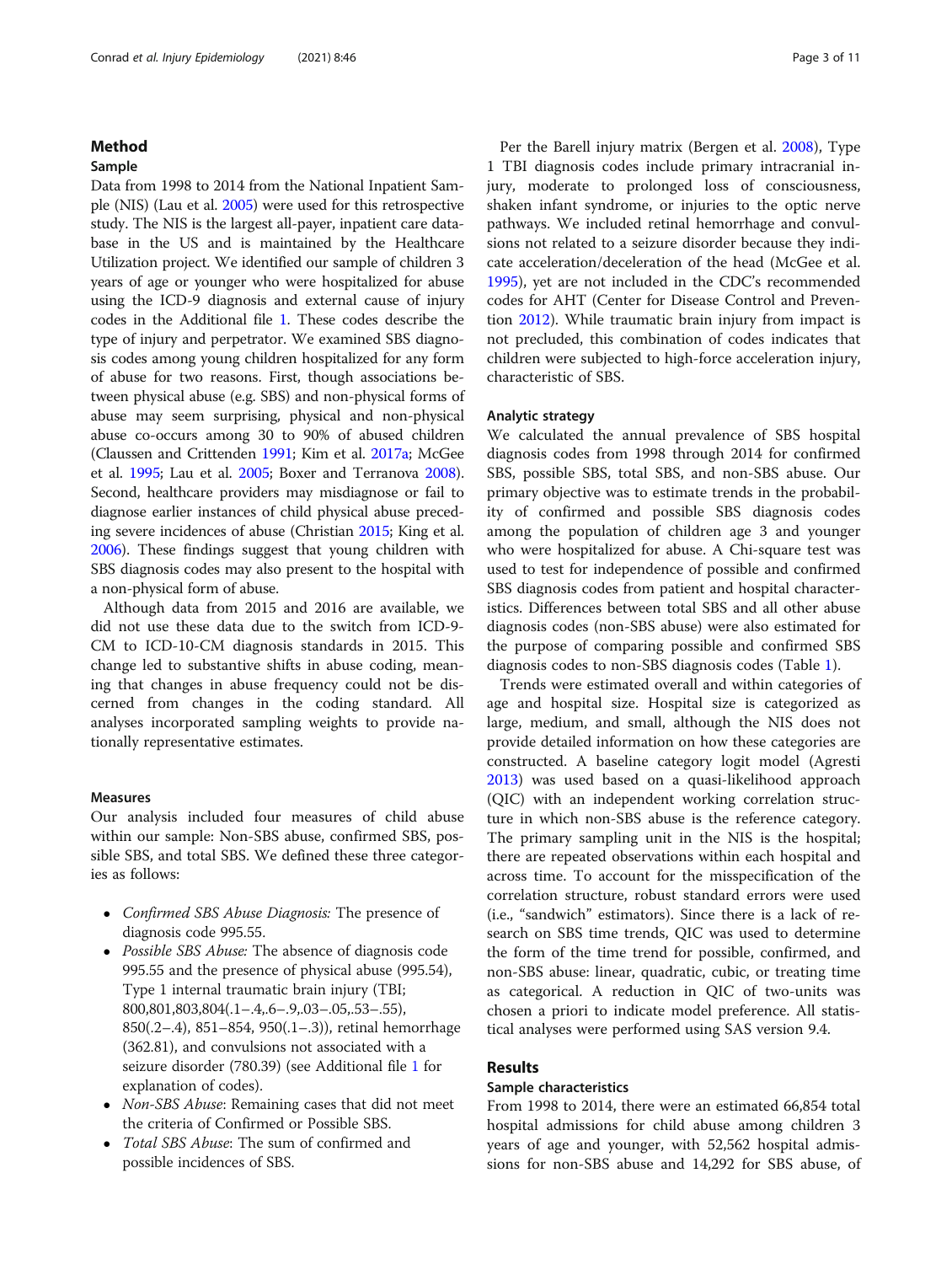<span id="page-3-0"></span>

| Table 1 National hospital admissions for children up to three years, 1998-2014 (N = 66,854), patient- and hospital-level descriptive |  |  |  |  |
|--------------------------------------------------------------------------------------------------------------------------------------|--|--|--|--|
| statistics, by type of abuse                                                                                                         |  |  |  |  |

| Variable                      | Possible SBS<br>N (%) | <b>Confirmed SBS</b><br>N(%) | Chi-square               | <b>Total SBS</b><br>N (%) | Non-SBS Abuse<br>N (%) | Chi-square               |
|-------------------------------|-----------------------|------------------------------|--------------------------|---------------------------|------------------------|--------------------------|
|                               | 4209 (29.4)           | 10,083 (70.6)                | P value                  | 14,292 (21.4)             | 52,562 (79.2)          | P value                  |
| Rates (per 100,00 population) |                       |                              |                          |                           |                        |                          |
| Total rate of abuse           | 1.6 $(\pm 0.1)$       | 3.8 ( $\pm$ 0.3)             |                          | 4.5 ( $\pm$ 0.3)          | 19.6 $(\pm 1.0)$       |                          |
| Rate of abuse per year        |                       |                              |                          |                           |                        |                          |
| 1998                          | $0.6 (\pm 0.2)$       | 3.6 $(\pm 0.6)$              |                          | 4.1 ( $\pm$ 0.7)          | 17.8 $(\pm 2.5)$       |                          |
| 1999                          | 1.1 ( $\pm$ 0.3)      | 6.4 $(\pm 1.0)$              | $\qquad \qquad -$        | 7.5 $(\pm 1.2)$           | 20.1 ( $\pm$ 2.3)      |                          |
| 2000                          | $0.6 (\pm 0.2)$       | 4.6 ( $\pm$ 0.8)             | $\overline{\phantom{0}}$ | 5.2 ( $\pm$ 0.9)          | 16.6 $(\pm 2.0)$       |                          |
| 2001                          | $1.0 \ (\pm 0.3)$     | 4.5 ( $\pm$ 0.8)             |                          | 5.5 $(\pm 1.1)$           | 19.1 $(\pm 3.1)$       |                          |
| 2002                          | $0.7 (\pm 0.2)$       | 4.3 ( $\pm$ 0.8)             | $\overline{\phantom{0}}$ | 5.0 ( $\pm$ 0.9)          | 17.5 $(\pm 2.3)$       | -                        |
| 2003                          | 1.1 ( $\pm$ 0.3)      | 5.0 ( $\pm$ 0.8)             |                          | 6.1 ( $\pm$ 1.0)          | 18.2 $(\pm 2.6)$       |                          |
| 2004                          | 1.3 ( $\pm$ 0.4)      | 4.8 ( $\pm$ 0.9)             | $\overline{\phantom{0}}$ | 6.1 ( $\pm$ 1.2)          | 18.1 $(\pm 2.7)$       |                          |
| 2005                          | $2.0 \ (\pm 0.6)$     | 5.1 ( $\pm$ 0.9)             | -                        | 7.1 $(\pm 1.3)$           | 22.7 ( $\pm$ 3.6)      | -                        |
| 2006                          | 1.3 ( $\pm$ 0.4)      | 4.5 ( $\pm$ 0.8)             | $\equiv$                 | 5.9 $(\pm 1.0)$           | 17.9 $(\pm 2.5)$       |                          |
| 2007                          | $2.0 (\pm 0.6)$       | 3.8 ( $\pm$ 0.7)             |                          | 5.8 $(\pm 1.1)$           | 18.7 $(\pm 3.5)$       |                          |
| 2008                          | 1.2 ( $\pm$ 0.4)      | 3.8 ( $\pm$ 0.6)             |                          | 5.0 ( $\pm$ 0.9)          | 17.3 $(\pm 2.9)$       | -                        |
| 2009                          | $1.9 (\pm 0.5)$       | 3.1 ( $\pm$ 0.6)             | $\overline{\phantom{0}}$ | 5.0 $(\pm 1.0)$           | 17.3 $(\pm 2.8)$       | $\overline{\phantom{0}}$ |
| 2010                          | 1.9 ( $\pm$ 0.5)      | 3.6 $(\pm 0.6)$              | $\overline{\phantom{0}}$ | 5.6 $(\pm 0.9)$           | 25.8 $(\pm 4.2)$       |                          |
| 2011                          | $2.6 (\pm 0.7)$       | $1.5 (\pm 0.3)$              | $\overline{\phantom{0}}$ | 4.1 ( $\pm$ 0.9)          | 18.8 $(\pm 3.8)$       | -                        |
| 2012                          | 2.3 ( $\pm$ 0.4)      | 2.2 ( $\pm$ 0.3)             | $\overline{\phantom{0}}$ | 4.4 $(\pm 0.5)$           | $21.4 (\pm 2.0)$       | $\overline{\phantom{0}}$ |
| 2013                          | $2.5 (\pm 0.4)$       | $2.0 (\pm 0.3)$              |                          | 4.5 ( $\pm$ 0.5)          | 23.0 ( $\pm$ 2.0)      |                          |
| 2014                          | 2.4 $(\pm 0.4)$       | 1.3 ( $\pm$ 0.2)             |                          | 3.7 ( $\pm$ 0.4)          | $22.5 (\pm 2.0)$       | -                        |
| Patient characteristics       |                       |                              |                          |                           |                        |                          |
| Age                           |                       |                              |                          |                           |                        |                          |
| < 1                           | 2744 (65.2)           | 8162 (80.9)                  | < 0.001                  | 10,906 (76.3)             | 33,428 (63.6)          | < 0.001                  |
| $\mathbf{1}$                  | 700 (16.6)            | 1160 (11.5)                  |                          | 1860 (13)                 | 8705 (16.6)            |                          |
| 2/3                           | 765 (18.2)            | 761 (7.5)                    |                          | 1526 (10.7)               | 10,429 (19.8)          |                          |
| Hospital mortality            |                       |                              |                          |                           |                        |                          |
| Yes                           | 571 (13.6)            | 1271 (8.9)                   | 0.467                    | 1842 (12.9)               | 1597 (3.0)             | < 0.001                  |
| No                            | 3637 (86.4)           | 8812 (61.7)                  |                          | 12,450 (87.1)             | 50,964 (97.0)          |                          |
| Sex                           |                       |                              |                          |                           |                        |                          |
| Female                        | 1530 (36.4)           | 4067 (40.3)                  | 0.074                    | 5597 (39.2)               | 22,486 (42.8)          | 0.007                    |
| Male                          | 2679 (63.6)           | 6016 (59.7)                  |                          | 8695 (60.8)               | 30,075 (57.2)          |                          |
| Race                          |                       |                              |                          |                           |                        |                          |
| Asian or Pacific Islander     | 63(1.5)               | 260(2.6)                     | 0.240                    | 323(2.3)                  | 467 (0.9)              | < 0.001                  |
| <b>Black</b>                  | 853 (20.3)            | 1992 (19.8)                  |                          | 2845 (19.9)               | 12,774 (24.3)          |                          |
| Hispanic                      | 718 (17.1)            | 1614 (16)                    |                          | 2332 (16.3)               | 9261 (17.6)            |                          |
| Native American               | 58 (1.4)              | 84 (0.8)                     |                          | 142(1)                    | 500(1)                 |                          |
| Other                         | 310 (7.4)             | 574 (5.7)                    |                          | 884 (6.2)                 | 2632(5)                |                          |
| White                         | 2206 (52.4)           | 5559 (55.1)                  |                          | 7765 (54.3)               | 26,928 (51.2)          |                          |
| Income                        |                       |                              |                          |                           |                        |                          |
| 1st Quartile                  | 1262 (30)             | 2558 (25.4)                  | 0.001                    | 3820 (26.7)               | 18,216 (34.7)          | < 0.001                  |
| 2nd Quartile                  | 1349 (32.1)           | 2906 (28.8)                  |                          | 4255 (29.8)               | 15,490 (29.5)          |                          |
| 3rd Quartile                  | 1037 (24.6)           | 2572 (25.5)                  |                          | 3609 (25.3)               | 11,703 (22.3)          |                          |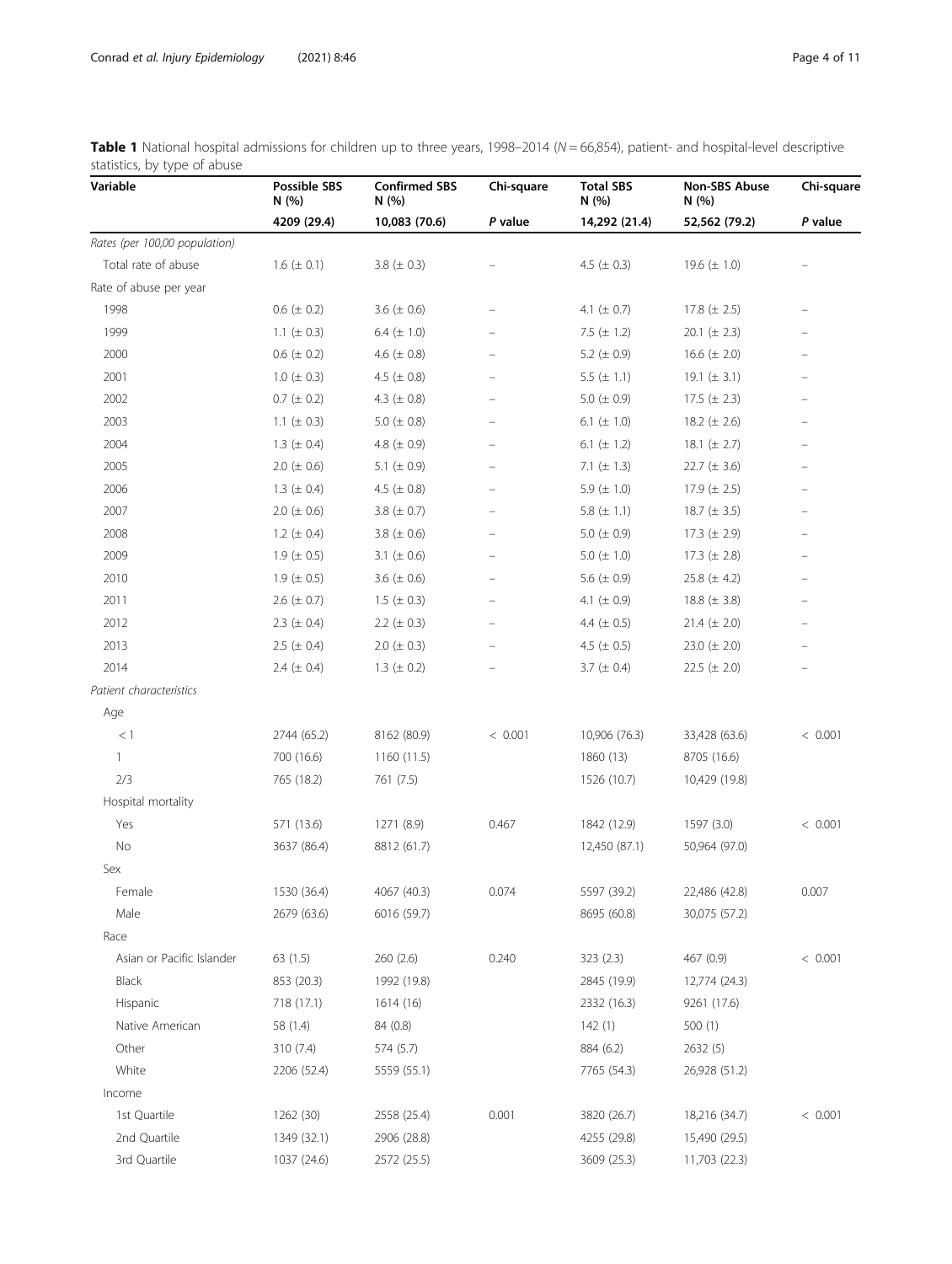| Variable                     | <b>Possible SBS</b><br>N(%) | <b>Confirmed SBS</b><br>N(%) | Chi-square | <b>Total SBS</b><br>N(%) | <b>Non-SBS Abuse</b><br>N(%) | Chi-square |
|------------------------------|-----------------------------|------------------------------|------------|--------------------------|------------------------------|------------|
|                              | 4209 (29.4)                 | 10,083 (70.6)                | P value    | 14,292 (21.4)            | 52,562 (79.2)                | P value    |
| 4th Quartile                 | 560 (13.3)                  | 2047 (20.3)                  |            | 2607 (18.2)              | 7153 (13.6)                  |            |
| Hospital characteristics     |                             |                              |            |                          |                              |            |
| Hospital type (since 2008)   |                             |                              |            |                          |                              |            |
| Government, nonfederal       | 331 (14.4)                  | 413 (14.9)                   | 0.067      | 744 (15.9)               | 3641 (14.6)                  | 0.643      |
| Private, investor-owned      | 98 (4.3)                    | 243 (8.7)                    |            | 341(6.7)                 | 1541(6.7)                    |            |
| Private, not-for-profit      | 1874 (81.4)                 | 2123 (76.4)                  |            | 3997 (77.4)              | 17,700 (78.6)                |            |
| Hospital size (bed count)    |                             |                              |            |                          |                              |            |
| Large                        | 2380 (57.4)                 | 6704 (66.7)                  | 0.008      | 9084 (64.0)              | 32,545 (62.5)                | 0.479      |
| Medium                       | 1111 (26.8)                 | 1944 (19.3)                  |            | 3055 (21.5)              | 12,063 (23.2)                |            |
| Small                        | 656 (15.8)                  | 1398 (13.9)                  |            | 2054 (14.5)              | 7455 (14.3)                  |            |
| Hospital location / teaching |                             |                              |            |                          |                              |            |
| Rural                        | 45(1.1)                     | 328 (3.3)                    | 0.005      | 373(2.6)                 | 3294 (6.3)                   | < 0.001    |
| Urban non-teaching           | 263(6.2)                    | 1258 (12.5)                  |            | 1521 (10.6)              | 6808 (13)                    |            |
| Urban teaching               | 3901 (92.7)                 | 8497 (84.3)                  |            | 12,398 (86.7)            | 42,460 (80.8)                |            |
| Hospital region              |                             |                              |            |                          |                              |            |
| Midwest                      | 1210 (28.7)                 | 2707 (26.8)                  | 0.128      | 3917 (27.4)              | 13,928 (26.5)                | 0.204      |
| Northeast                    | 436 (10.4)                  | 1518 (15.1)                  |            | 1954 (13.7)              | 8459 (16.1)                  |            |
| South                        | 1675 (39.8)                 | 4177 (41.4)                  |            | 5852 (40.9)              | 20,144 (38.3)                |            |
| West                         | 888 (21.1)                  | 1681 (16.7)                  |            | 2569 (18)                | 10,029 (19.1)                |            |

|                                          |  | Table 1 National hospital admissions for children up to three years, 1998-2014 (N = 66,854), patient- and hospital-level descriptive |  |  |
|------------------------------------------|--|--------------------------------------------------------------------------------------------------------------------------------------|--|--|
| statistics, by type of abuse (Continued) |  |                                                                                                                                      |  |  |

which 10,083 were confirmed and 4209 were possible SBS. Total SBS admissions had greater distributions of young, male, White or higher income children, and hospital deaths than non-SBS admissions ( $p < .001$  $p < .001$ ; Table 1). Concerning age, 76.3% of total SBS admissions were under the age of one as compared to 63.6% of non-SBS admissions. In addition, moderate to higher income families (2-4th quartile) had greater representation among total SBS admissions compared to non-SBS abuse admissions ( $p < 0.001$ ). The NIS categorizes patient income into quartiles based on the estimated median household income of residents in the patient's ZIP code. Finally, whereas 3.0% of non-SBS admissions died in the hospital, 12.9% of total SBS admissions died.

In contrast, when comparing possible and confirmed SBS admissions, only distributions for age and income quartiles were statistically significant ( $p < 0.001$ ). Although not statistically significant, 63.6% of possible SBS admissions were male compared to 59.7% of confirmed SBS admissions ( $p = 0.074$ ), which is similar to total and non-SBS admissions. Lower income families (1st and 2nd income quartiles) had a higher representation among possible SBS admissions than confirmed SBS admissions (30% & 32.1% vs. 25.4% & 28.8%, respectively;  $p < 0.001$ ).

There were statistically significant differences for one hospital characteristic for total SBS and non-SBS admissions: total SBS admissions were more frequent within urban teaching hospitals than non-SBS admissions (86.7% v. 80.8%,  $p < 0.001$ ). Similarly, possible SBS was more frequent within urban teaching hospitals than confirmed SBS admissions (92.7% v. 84.3%,  $p < 0.01$ ). Finally, confirmed SBS was most common in large hospitals, while possible SBS was more frequent in medium and small-sized hospital ( $p < 0.01$ ).

#### Time trends in rate of SBS

In Table [1](#page-3-0), we summarize the rates (per 100,000 census population of children age 3 and younger (U.S. Census Bureau [2016a,](#page-10-0) [b;](#page-10-0) U.S. Census Bureau [2018](#page-10-0)) for non-SBS abuse, possible SBS, confirmed SBS, and total SBS. National yearly estimates of population-based rates of hospitalized child abuse or neglect were calculated using US Census Data with annual population estimates as the rate denominator. The overall rate of total SBS diagnosis codes was  $5.4$  ( $\pm$  0.3) for every 100,000 children 3 years of age or younger from 1998 to 2014, whereas the rate of non-SBS abuse was 19.6  $(\pm 1.0)$ . The overall rate of confirmed SBS and possible SBS admissions was 3.8 (± 0.3) and 1.6  $(\pm 0.1)$ , respectively. The annual rate of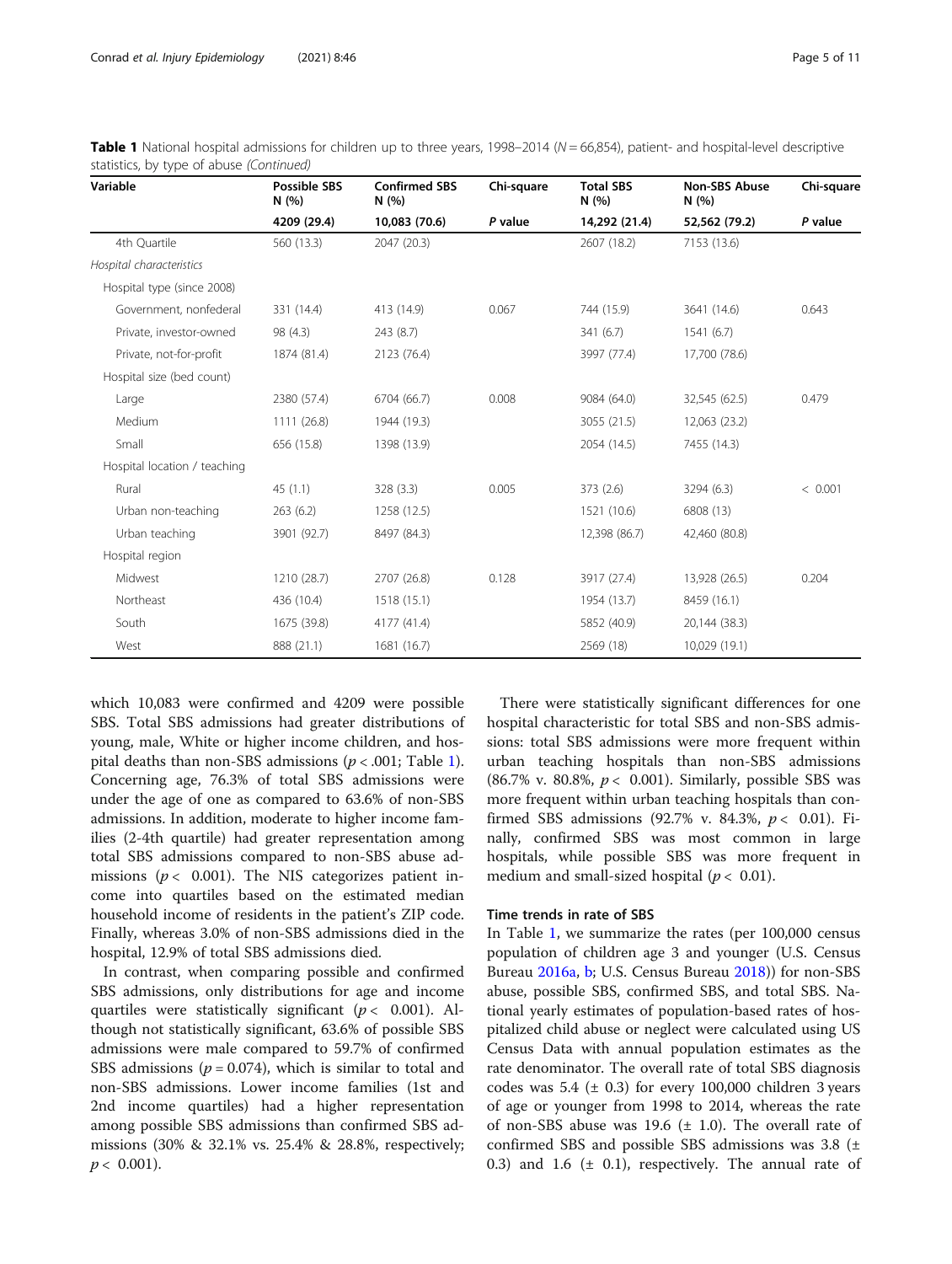non-SBS abuse admissions remained fairly stable, with the lowest rate of admissions in  $2000$   $(16.6 \pm 2.0)$  and the highest rate of admissions in 2010 (25.8  $\pm$  4.2). However, the rate of admissions for confirmed SBS abuse increased from 3.6 ( $\pm$  0.6) in 1998 to 5.1 ( $\pm$  0.9) in 2005, at which point the rate steadily decreased to  $1.3$  ( $\pm$  0.2) in 2014. Conversely, the rate of admissions for possible SBS increased gradually per year. In 1998, the rate of possible SBS admissions was  $0.6$  ( $\pm$  0.2) and steadily increased to 2.4 (± 0.4) in 2014. Total SBS fluctuated but remained relatively stable, beginning at  $4.1$  ( $\pm$  0.7) in 1998 and ending at 3.7 (± 0.4) in 2014.

#### Time trends in probability of type of abuse diagnosis

We conducted a baseline category logit model to examine whether the difference in trends for confirmed SBS, possible SBS, and the reference category, non-SBS abuse, were statistically significant. Figures 1, [2](#page-6-0) and [3](#page-6-0) indicate the results from these analyses (solid line and 95% confidence band). Non-SBS abuse includes all abuse cases not meeting criteria of confirmed or possible SBS. A statistically significant difference was found in the overall trends of the probability of possible SBS versus confirmed SBS (Fig. 1). Possible SBS gradually increased over time, whereas confirmed SBS slightly increased until 2001 and then decreased from 2002 to 2014 with the trends crossing over in 2011. In 1998, the estimated probability of possible SBS was 2.8% (95% CI: 1.7, 4.6), whereas the chance of confirmed SBS was 18.5% (95% CI: 12.5, 26.4). In 2014, the estimates for possible SBS and confirmed SBS were 9.4% (95% CI: 7.7, 11.3) and 5.3% (95% CI: 3.4, 8.2), respectively.

Figure [2](#page-6-0) shows the statistically significant trends for possible SBS versus confirmed SBS by age group: < 1 year old, 1 year old, and 2 or 3 years old. The decrease in the probability of confirmed SBS was largest for infants (< 1 year old), declining from 29.9% (95% CI: 23.2, 37.4) in 1998 to 3.2% (95% CI: 1.4, 7.3%) in 2014, a decrease of 26.7%. Confirmed SBS diagnosis trends for infants (< 1 year old) overlapped with possible SBS in 2011. The decrease in confirmed SBS diagnosis trends was more attenuated for young toddlers (1 year old) than for older toddlers (2 or 3 years old) between 1998 and 2014, decreasing by 8.3% for young toddlers (15.5% [95%: 9.4, 24.4%] v. 7.2% [95% CI: 3.7, 13.6%], respectively), and decreasing by 4.0% for older toddlers (11.2% [95%: 5.9, 20.4%] v. 7.2% [95% CI: 3.2, 13.9%], respectively). The probability of possible SBS increased for all age groups in the same time period.

The trends for confirmed and possible SBS among females and males (Fig. [3\)](#page-6-0) were similar to the overall trend (Fig. 1). For males, the probability of confirmed SBS increased from 20.5% (95% CI: 13.4, 30.1%) in 1998 to 21.8% (95% CI: 16.8, 27.7%) in 2000, and then decreased to 5.0% (95% CI: 2.9, 8.5%) in 2014. In contrast, the probability of a male receiving a possible SBS diagnosis increased gradually between 1998 to 2014 (3.1% [95% CI: 1.9, 4.8] v. 11.3% [95% CI: 9.3, 13.5], respectively). For females, the probability of a confirmed SBS diagnosis increased from 15.7% (95% CI: 9.2, 25.4%) in 1998 to 19.2% (95% CI: 14.7, 24.6%) in 2002, and then decreased

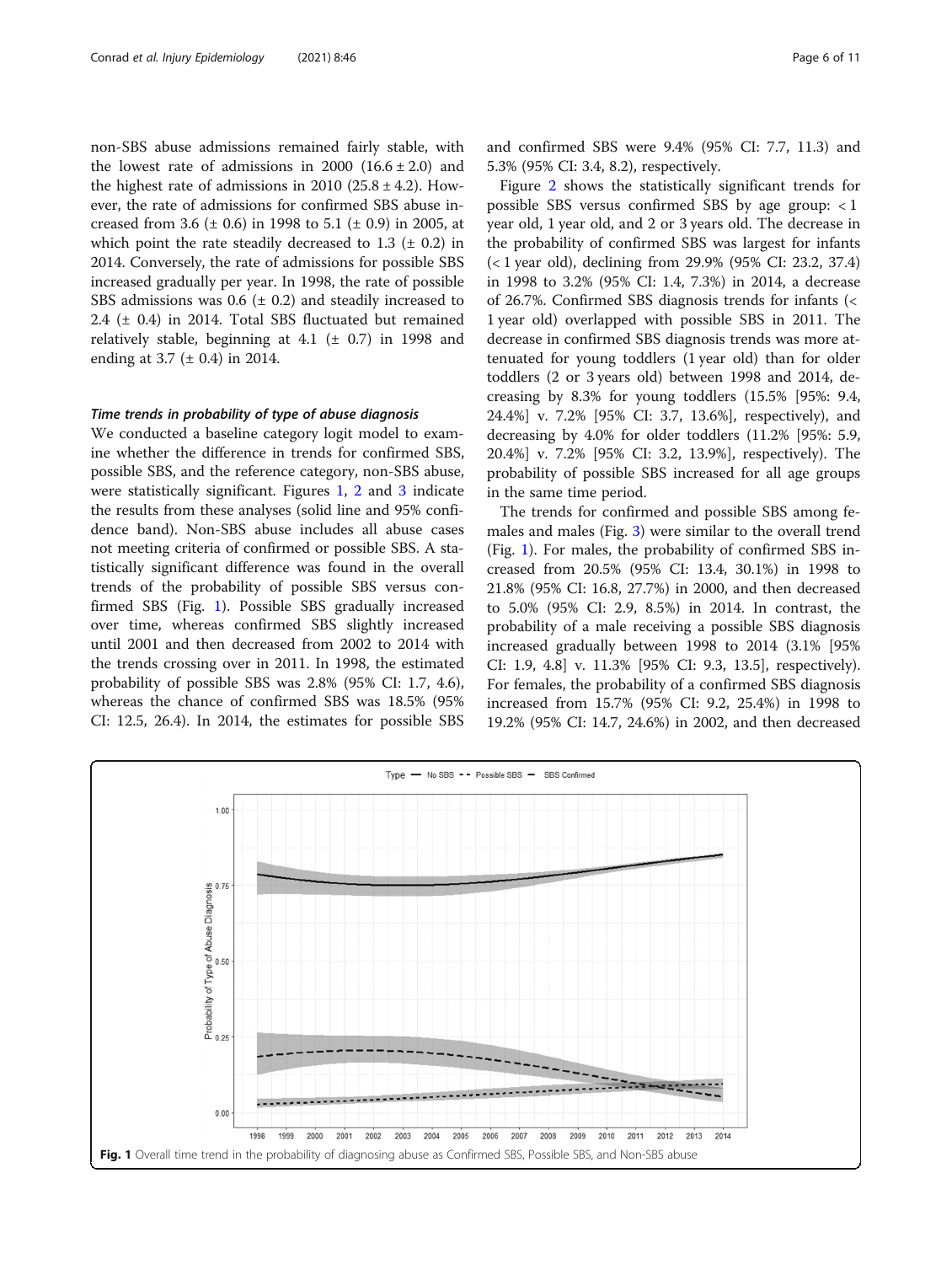<span id="page-6-0"></span>

to 5.6% (95% CI: 2.9, 10.2%) in 2014, whereas the probability of a female receiving a possible SBS diagnosis increased gradually by 4.3% from 1998 to 2014 (2.4% [95% CI: 1.1, 5.2%] v. 6.7% [95% CI: 4.8, 9.3%], respectively).

Figure [4](#page-7-0) shows the statistically significant trends for possible SBS versus confirmed SBS by hospital size (based on bed count). The most pronounced decrease in the probability of confirmed SBS was for large hospitals between 1998 and 2014 (26.9% [95% CI: 19.4, 35.9] v. 8.7% [95% CI: 5.7, 13.0%]). This decrease in confirmed SBS was less attenuated among medium-sized hospitals (17.8% [95%: 9.6, 30.6%] v. 8.7% [95% CI: 4.6, 15.4%]) than small hospitals (23.7% [95%: 13.6, 37.3%] v. 6.8%

(95% CI: 3.0, 14.4%]) between 1998 and 2014. In contrast, the probability of possible SBS increased for each hospital size during the same time period.

#### **Discussion**

AHT is a serious form of child physical abuse that happens when caregivers violently shake young children (Lopes et al. [2013\)](#page-10-0). These abusive head injuries were classified as SBS until 2009, when the AAP and CDC recommended AHT diagnosis codes instead of SBS (Christian and Block [2010\)](#page-10-0). Though non-fatal AHT diagnosis codes have stabilized or declined over time (Shanahan et al. [2013;](#page-10-0) Parks et al. [2012\)](#page-10-0), little is known

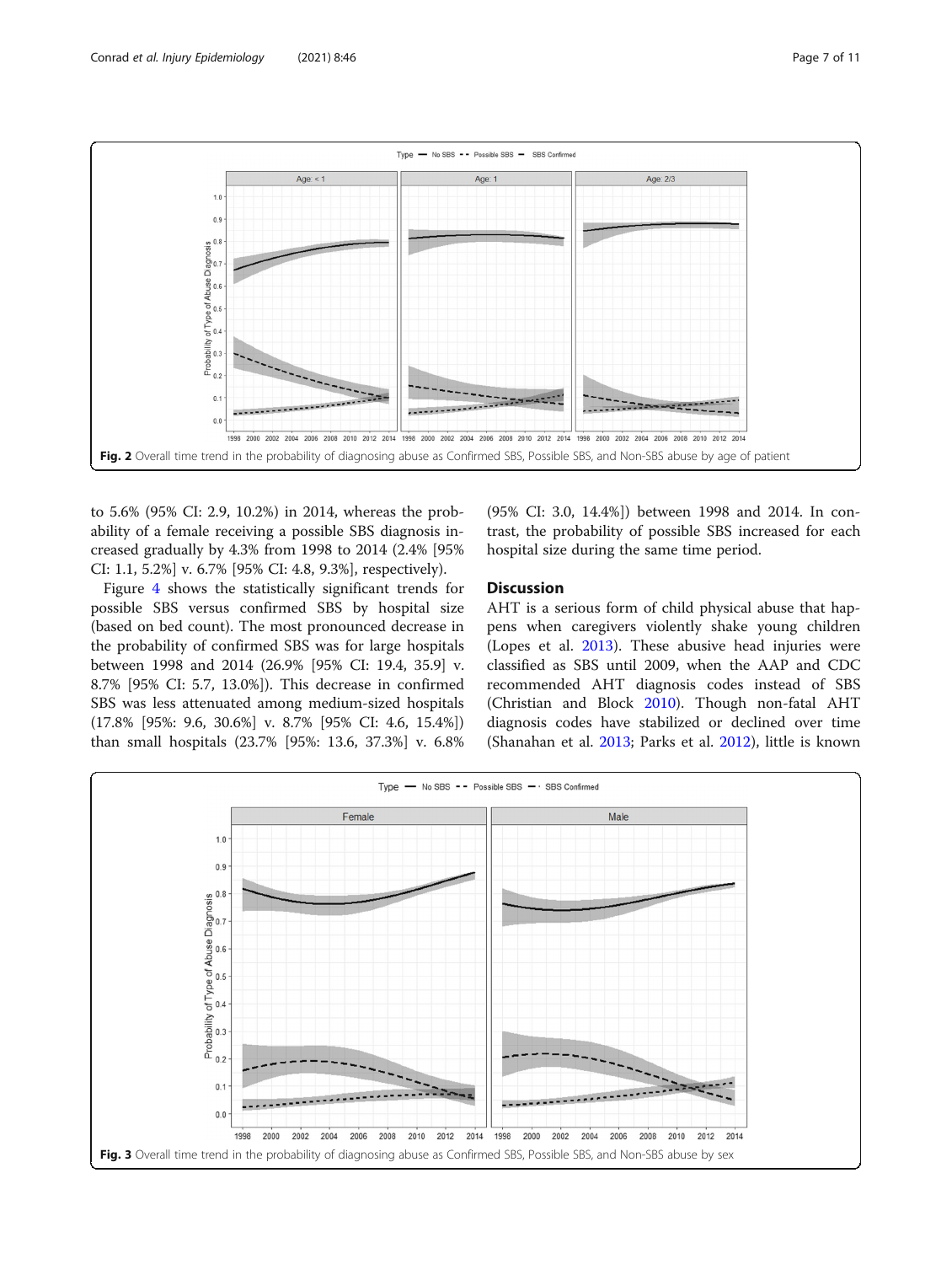<span id="page-7-0"></span>

about SBS diagnosis trends. This knowledge gap is problematic considering that 40% of AHT hospitalizations with an SBS diagnosis would not be classified as AHT without an SBS diagnosis (Parks et al. [2012\)](#page-10-0). Without knowing trends in SBS diagnosis codes, we cannot determine the extent to which medical professionals follow the diagnosis recommendations of CDC and AAP. Further, the patient and hospital characteristics associated with SBS diagnosis codes remain unknown. Having this data could help researchers and policymakers identify the factors associated with SBS diagnosis. In response, we investigated seventeen-year trends in possible SBS, confirmed SBS, total SBS, and non-SBS abuse diagnosis codes among young children. We also examined the patient and hospital characteristics associated with these diagnosis codes.

SBS and AHT remain difficult social phenomena to surveil due to several factors, including the lack of mechanisms to detect mild cases in the general population, the reluctance of caregivers to come forward when AHT occurs, and discretion of professionals diagnosing SBS and AHT (including training, attitudes and controversy). Though diagnosis codes are an approximation of SBS, it is likely that the use of diagnosis codes is an imprecise measure of the actual incidence of SBS. Despite this limitation, these codes and setting are the best epidemiological data available for surveilling non-fatal SBS to our knowledge. In our study, we found support for the following: 1) Non-SBS abuse is the most common form of abuse in our study; 2) Confirmed SBS diagnosis trends have declined while possible SBS diagnosis trends have increased and total SBS trends remained stable; 3) All abuse diagnosis codes were more common among

infant, male, or low-income children and urban teaching hospitals. Taken together, our findings contribute to literature on AHT and SBS along with non-SBS abuse diagnosis codes within hospitals, including diagnosis trends and characteristics associated with each abuse category. Policymakers can use our findings to develop plans for aligning current diagnostic practices with CDC and AAP guidelines.

According to our estimates, possible and confirmed SBS diagnosis codes represent a fraction of the overall abuse codes young children receive, with total SBS diagnosis codes comprising about 21% of abuse hospitalizations. Though diagnosis codes on possible and confirmed SBS in no way indicate the presence of abuse, diagnosis codes provide a rough estimate of SBS among young children hospitalized for abuse. A majority of hospitalizations were related to non-SBS abuse. Among children age 1 or younger, there was an overall increase in the probability of non-SBS abuse, whereas the probability of non-SBS abuse among children older than 1 year remained fairly stable. Hospitalizations often represent the most severe incidences of non-fatal child abuse, which are disproportionately experienced by young children (Farst et al. [2013](#page-10-0)). Similar to our results, researchers have reported stable overall trends in child maltreatment hospitalizations among children ages 0 to 3 from 1997 to 2009 (Wojciak et al. [2020\)](#page-10-0). Farst and colleagues reported unchanging rates of child abuse hospitalizations among children ages 0 to 18, with young children facing the largest share of hospitalizations between 1998 and 2016 (Farst et al. [2013](#page-10-0)). Along with these study findings, our results provide evidence that child abuse hospitalizations remain a significant problem in the US, and may be a growing problem among young children.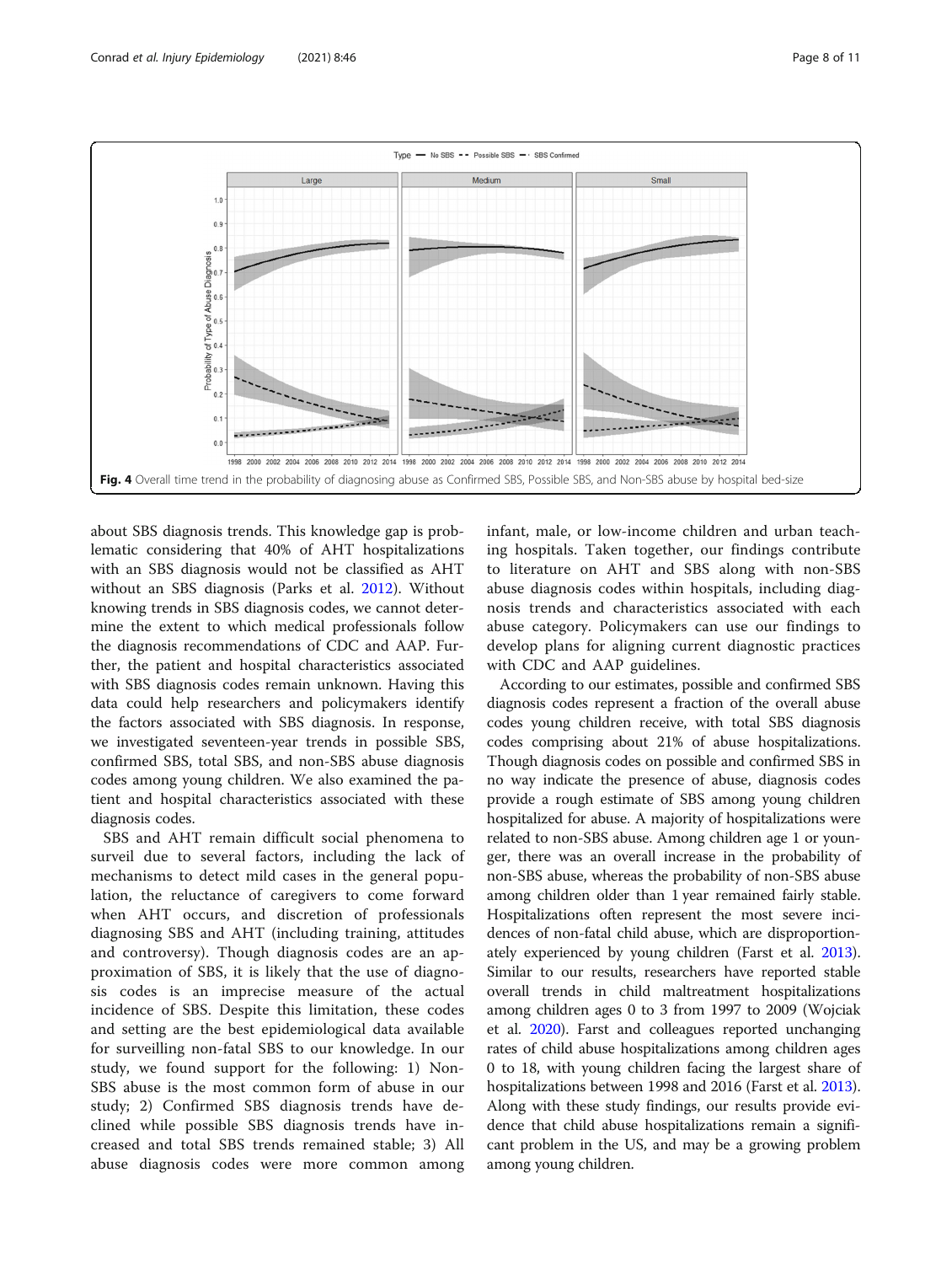Of our four abuse diagnosis categories, only confirmed SBS diagnosis codes declined between 2002 to 2014. This finding aligns with AHT literature indicating that AHT diagnosis codes decreased during overlapping time periods (2003–2008 (Parks et al. [2012](#page-10-0)); 2000–2009 (Shanahan et al. [2013](#page-10-0))). There may be various explanations for reductions to confirmed SBS diagnosis codes over time, including declines in the actual incidence of SBS. Unfortunately, our findings on the decreasing use of SBS code 995.55 most likely does not reflect shifts in abusive caregiver practices. Given that possible SBS diagnose codes increased steadily over the study period and total SBS remained stable, a likelier explanation relates to changing diagnostic practices of medical professionals. Though AAP and CDC recommendations likely impacted the decline in confirmed SBS diagnosis codes, confirmed SBS diagnosis codes began decreasing in 2002, seven years before AAP's recommendation in 2009. It is possible that medical and legal controversy surrounding the credibility of SBS diagnosis codes also contributed to declining use of SBS code 995.55. A few papers, for example, have questioned SBS as a reputable diagnosis, citing inadequate scientific evidence that the injuries typically associated with SBS are caused solely by shaking (Findley et al. [2019;](#page-10-0) Choudhary et al. [2019](#page-10-0); Lyons [2003](#page-10-0)). The presence of these papers in medical research may have influenced physicians' use of confirmed SBS diagnosis codes.

Whereas confirmed SBS diagnosis codes have decreased, possible SBS diagnosis codes have increased. By 2011, the rate of possible SBS diagnosis codes exceeded the rate of confirmed SBS diagnosis codes. This finding suggests that medical professionals are not diagnosing retinal hemorrhage and/or convulsions not associated with a seizure disorder, as confirmed SBS, even in the presence of physical abuse and Type 1 internal traumatic brain injury. If these diagnosis codes represent SBS yet are not coded as SBS, there are implications for diagnostic norms for AHT. At present, CDC-recommended AHT codes do not include retinal hemorrhage and/or convulsions without seizure disorder (i.e. possible SBS). The implication is that the diagnosis codes used to measure possible SBS may capture some cases, albeit a small amount, that would not meet the CDC's definition of AHT (Center for Disease Control and Prevention [2012](#page-10-0)), perhaps leading to misclassification of AHT abuse, as previously indicated by Parks and colleagues (Parks et al. [2012](#page-10-0)).

Additionally, our findings suggest that the SBS diagnostic code 995.55 alone is not adequate to surveil for AHT, suggesting support for the use of the CDC's AHT survelience codes. Although beyond the scope of this study, future researchers should investigate the overlap between AHT diagnoses codes and codes for retinal hemorrhages and convulsions without a seizure disorder, and compare trends in SBS diagnosis codes and AHT diagnosis codes over time. Future research should also examine whether current definitions of AHT neglect some diagnosis codes associated with abusive head injuries in young children (e.g., retinal hemorrhage and/or convulsions without seizure disorder in the presence of physical abuse and Type 1 internal traumatic brain injury). If current AHT definitions exclude some instances of abusive head injuries, policymakers could consider adding diagnosis codes to those recommended for AHT.

Our finding on increasing possible SBS diagnosis codes may also provide context to the overall process for diagnosing SBS, which Narang and Greeley describe as a complex, context-driven process without reputable diagnosis guidelines (Narang et al. [2020\)](#page-10-0). Through our findings, there are a few directions researchers, policymakers, and medical professionals could take. If medical professionals find utility in diagnosing SBS, it appears that clearer diagnostic guidelines are needed, especially in light of the hospital characteristics associated with possible versus confirmed SBS diagnosis. According to our study, possible SBS diagnosis codes were more frequent in urban teaching hospitals and large hospitals, suggesting different diagnostic protocols in these institutions. Findley and colleagues recommend the development of a national registry on SBS and protocols for diagnosing SBS along with alternative explanations for SBS-like injuries (Findley et al. [2011](#page-10-0)). Likewise, we propose that researchers and pediatric medical providers agree to a standardized definition and diagnostic guidelines for possible and confirmed SBS, much like the AHT guidelines proposed by CDC, which may help reduce discrepancies in diagnosis and treatment and improve options for surveillance (Kim et al. [2017b;](#page-10-0) Paine et al. [2016\)](#page-10-0).

Finally, our findings on the patient and hospital characteristics associated with SBS diagnosis codes align with what is known about AHT in the literature. Like AHT, our findings indicate that all abuse types were diagnosed more frequently among infants (< 1-year-old), boys, and children from low-income households than toddlers, girls, and children from higher-income households (Shanahan et al. [2013;](#page-10-0) Parks et al. [2012](#page-10-0); Leventhal et al. [2012](#page-10-0)). The prevalence of SBS and AHT among infants under the age of 1 may be related to infant crying and subsequent parental or caregiver stress. Explanations for the prevalence of SBS among male infants may include the acoustic characteristics of male cries, societal norms related to crying in boys, gender stereotypes and biological differences. One recent study found that adult male caregivers were more aggravated by the cries of male infants than females (Richey et al. [2020\)](#page-10-0). Future research may benefit from examining differences in SBS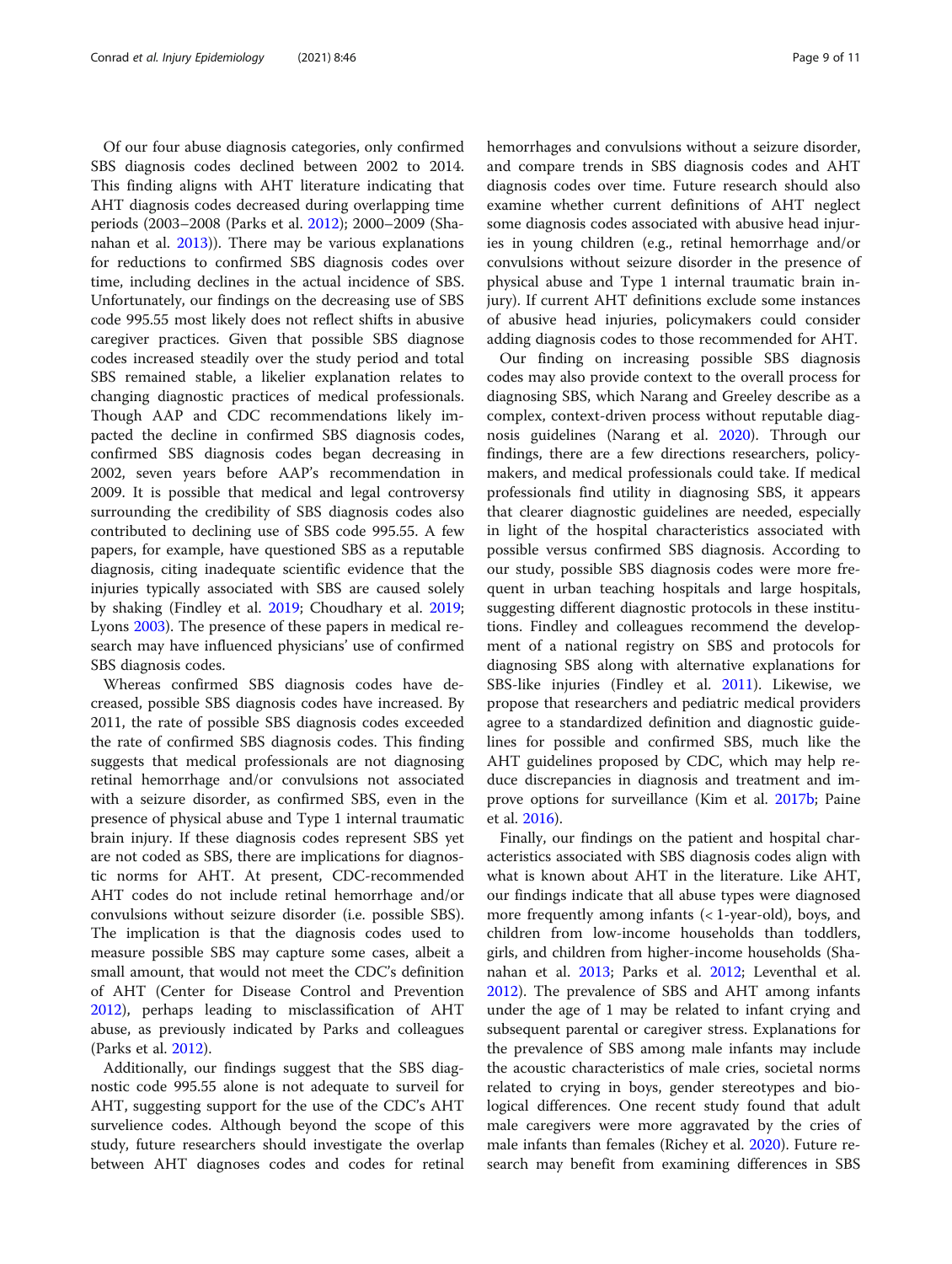<span id="page-9-0"></span>and AHT hospitalizations by child and perpetrator sex, given that the NIS data set includes codes for perpetrator's gender and relationship to victim (e.g., abuse by father/step-father and abuse by mother/step-mother). Societal norms and gender stereotypes around crying may influence physicians and medical professionals diagnosis codes of abuse related injuries. For example, Ravichandiran and colleagues reported that physicians initially miss the abuse of boys more often than girls (Ravichandiran et al. [2009\)](#page-10-0), suggesting that physicians may perceive injuries differently among boys and girls, possibly because boys are socialized for rough-andtumble play and are more prone to accidental injury (Hagan and Kuebli [2007](#page-10-0)). Finally, biological differences between girls and boys may also account for the use of SBS diagnosis codes with boys: As compared to girls, boys are vulnerable to benign external hydrocephalus, predisposing children to subdural hemorrhages, and to subdural hemorrhages overall, which are attributed to SBS but can occur in the absence of shaking as well (Högberg et al. [2018](#page-10-0); Wester [2019](#page-10-0)).

In all, we contribute to the literature by examining seventeen-year trends of SBS among young children hospitalized for abuse, yet there are limitations. First, our analysis includes no correction for confounders in the estimation of time trends. The lack of research on these trends, however, warranted our approach of estimating simple time trends by subgroup. Second, our possible SBS measure does not account for all SBS victims who are hospitalized nor SBS victims who remain undetected in the general population. Second, there are limitations associated with the sample and use of e-codes. One is that our sample does not include victims of SBS who were not hospitalized, including mild or fatal cases. Another is that SBSrelated diagnostic codes are incomplete measures of SBS diagnosis, and do not include other factors of SBS diagnosis, including client history nor results from physical exams, ophthalmologic exams and radiological studies. As such, our results do not precisely represent the number of children experiencing SBS and instead provide information about the use of SBS diagnosis codes, an imprecise estimate of SBS diagnosis codes. Given the difficulty in surveilling SBS in the general population, we must rely on existing secondary data like the NIS to approximate the prevalence of SBS. Finally, SBS-related diagnosis codes only describe how medical professionals code abusive head injuries and cannot describe trends related to abusive parenting practices. Surveillance of child abuse itself remains a significant challenge in literature on child maltreatment, and is an issue our study cannot address (Fallon et al. [2010\)](#page-10-0).

#### Conclusion

Our study findings demonstrated that while confirmed SBS has decreased since 2002, possible SBS has increased. The discrepancy between trends in possible and confirmed SBS suggests differences in norms for diagnosing SBS, which has implications for which cases are considered AHT and which are not. Future research should investigate diagnostic processes for SBS and whether all codes associated with abusive head injuries in young children are being classified as AHT. Our findings also highlight the relativity defining and diagnosing SBS. According to our findings on confirmed SBS diagnosis codes, medical professionals find utility in the diagnosis, though may be more apt to apply possible SBS diagnosis codes to abusive head injuries in children given AAP and CDC recommendations and controversy surrounding SBS diagnosis codes. Clarifying norms for SBS diagnosis and refining definitions for AHT will ensure that all young children presenting with abusive head injuries included in overall counts of AHT. This baseline data, an essential component of child abuse surveillance, will enable ongoing efforts to track, prevent, and reduce child abuse.

#### Abbreviations

AAP: American Academy of Pediatrics; AHT: Abusive head trauma; CDC: Center for Disease Control and Prevention; CI: Confidence interval; ICD9-CM: International classification of diseases, clinical modification, ninth revision; NIS: National Inpatient Sample; SBS: Shaken baby syndrome; TBI: Traumatic brain injury; QIC: Quasi-likelihood information criterion

#### Supplementary Information

The online version contains supplementary material available at [https://doi.](https://doi.org/10.1186/s40621-021-00334-w) [org/10.1186/s40621-021-00334-w](https://doi.org/10.1186/s40621-021-00334-w).

Additional file 1: Appendix. ICD-9-CIM Child Maltreatment Codes.

#### Acknowledgements

Not applicable.

#### Authors' contributions

AC, RO, BB, and CPA contributed significantly to the study conceptualization and design. AC contributed to manuscript writing. CPA and BB acquired the data, performed data cleaning and analysis, and contributed to manuscript writing. RO provided editing and guidance throughout manuscript revisions. MR conducted the literature review and contributed to manuscript writing. All authors read and approved the final manuscript.

#### Funding

Not applicable.

#### Availability of data and materials

The data that support the findings of this study are available for purchase from the Healthcare Utilization Project. Data are available, however, from the authors upon reasonable request and with permission of the Healthcare Utilization Project.

#### **Declarations**

#### Ethics approval and consent to participate

Not applicable. NIS is a publicly available dataset.